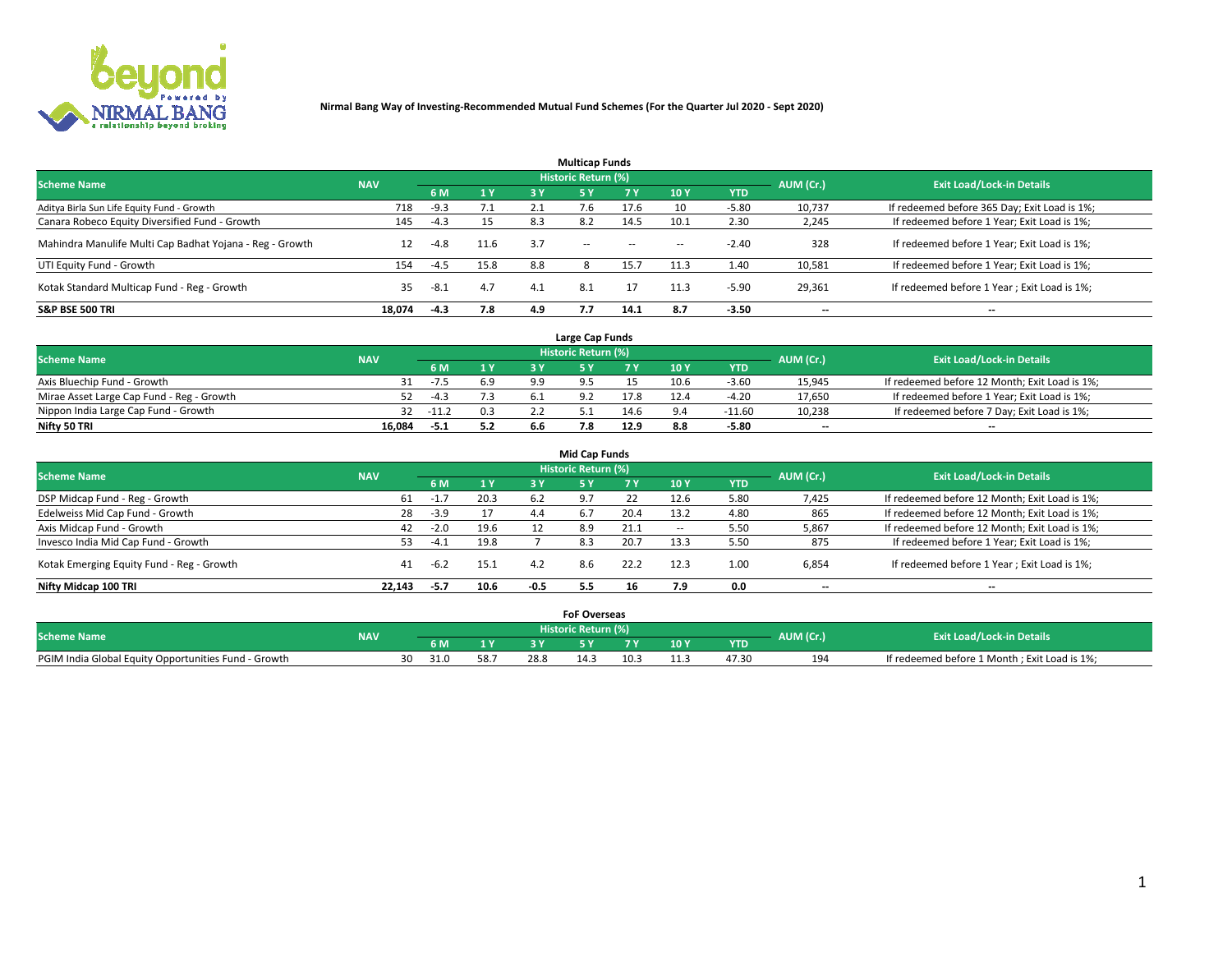

| Large & Midcap                                   |            |         |      |     |                     |      |      |            |                          |                                              |  |  |  |
|--------------------------------------------------|------------|---------|------|-----|---------------------|------|------|------------|--------------------------|----------------------------------------------|--|--|--|
| <b>Scheme Name</b>                               | <b>NAV</b> |         |      |     | Historic Return (%) |      |      |            | AUM (Cr.)                | <b>Exit Load/Lock-in Details</b>             |  |  |  |
|                                                  |            | 6 M     | 1 Y  |     |                     | 7 V  | 10Y  | <b>YTD</b> |                          |                                              |  |  |  |
| Mirae Asset Emerging Bluechip Fund - Growth      | 58         | -2.1    |      | 8.3 | 12.9                | 25.8 | 18.1 | 1.20       | 10,596                   | If redeemed before 1 Year; Exit Load is 1%;  |  |  |  |
| Canara Robeco Emerging Equities - Growth         | 100        | -5.4    |      |     | 9.6                 | 24.3 | 15.4 | 3.00       | 5,543                    | If redeemed before 1 Year; Exit Load is 1%;  |  |  |  |
| Principal Emerging Bluechip Fund - Growth        | 109        | -5.6    |      |     | 8.6                 | 21.4 | 12.6 | 0.60       | 2,015                    | If redeemed before 365 Day; Exit Load is 1%; |  |  |  |
| Invesco India Growth Opportunities Fund - Growth | 35         | $-7.6$  |      |     |                     |      | 10.5 | -4.30      | 2,703                    | If redeemed before 1 Year; Exit Load is 1%;  |  |  |  |
| Sundaram Large and Mid Cap Fund - Reg - Growth   | 34         | $-10.9$ |      |     |                     | 16   |      | $-7.60$    | 1,196                    | If redeemed before 365 Day; Exit Load is 1%; |  |  |  |
| NIFTY Large Midcap 250 TRI                       | 7.327      | $-4.2$  | 10.4 | 4.6 | 8.3                 | 16.4 | 9.7  | $-1.20$    | $\overline{\phantom{a}}$ | $- -$                                        |  |  |  |

|                                                     |            |        |      |     | <b>Focused Funds</b>       |      |        |            |                          |                                               |
|-----------------------------------------------------|------------|--------|------|-----|----------------------------|------|--------|------------|--------------------------|-----------------------------------------------|
| <b>Scheme Name</b>                                  | <b>NAV</b> |        |      |     | <b>Historic Return (%)</b> |      |        |            | AUM (Cr.)                | <b>Exit Load/Lock-in Details</b>              |
|                                                     |            | 6 M    | 1 Y  |     |                            |      | 10 Y   | <b>YTD</b> |                          |                                               |
| Axis Focused 25 Fund - Growth                       | 30         | $-8.7$ | 7.8  |     | 10.2                       |      | $\sim$ | $-4.20$    | 11,043                   | If redeemed before 12 Month; Exit Load is 1%; |
| ICICI Prudential Focused Equity Fund - Ret - Growth |            |        | 12.6 |     |                            |      |        | 8.30       | 755                      | If redeemed before 1 Year; Exit Load is 1%;   |
| SBI Focused Equity Fund - Growth                    | 149        | $-8.5$ | 10.7 |     |                            |      |        | $-3.20$    | 9,506                    | If redeemed before 1 Year; Exit Load is 1%;   |
| S&P BSE 500 TRI                                     | 18,074     | $-4.3$ | 7.8  | 4.9 |                            | 14.1 | 8.7    | $-3.50$    | $\overline{\phantom{a}}$ | $- -$                                         |

| <b>Small Cap Funds</b>       |            |        |      |                     |     |      |                 |            |           |                                             |  |  |
|------------------------------|------------|--------|------|---------------------|-----|------|-----------------|------------|-----------|---------------------------------------------|--|--|
| <b>Scheme Name</b>           | <b>NAV</b> |        |      | Historic Return (%) |     |      |                 |            | AUM (Cr.) | <b>Exit Load/Lock-in Details</b>            |  |  |
|                              |            | 6 M    |      |                     |     |      | 10 <sub>Y</sub> | <b>YTD</b> |           |                                             |  |  |
| HDFC Small Cap Fund - Growth | 38         | $-4.4$ |      |                     |     |      |                 | $-1.20$    | 7,851     | If redeemed before 1 Year; Exit Load is 1%; |  |  |
| SBI Small Cap Fund - Growth  |            |        | 21.1 |                     |     |      |                 | 8.50       | 4.270     | If redeemed before 1 Year; Exit Load is 1%; |  |  |
| Nifty Smallcap 100 TRI       | 7.006      |        |      |                     | 1.6 | 12.9 | 4.4             | $-2.20$    | $- -$     | $- -$                                       |  |  |

| ELSS Schemes (Tax Saving u/s 80-C)           |            |        |      |                            |           |        |                          |            |                          |                                  |  |  |  |
|----------------------------------------------|------------|--------|------|----------------------------|-----------|--------|--------------------------|------------|--------------------------|----------------------------------|--|--|--|
| <b>Scheme Name</b>                           | <b>NAV</b> |        |      | <b>Historic Return (%)</b> |           |        |                          |            | AUM (Cr.)                | <b>Exit Load/Lock-in Details</b> |  |  |  |
|                                              |            | - 6 M  | 1Y   | 3 Y                        | <b>5Y</b> | 7 Y    | 10 Y                     | <b>YTD</b> |                          |                                  |  |  |  |
| Aditya Birla Sun Life Tax Relief 96 - Growth |            | $-4.1$ | 11.1 | ⊿ ∵                        |           |        | 10.2                     | $-1.50$    | 10,383                   | Nil                              |  |  |  |
| Axis Long Term Equity Fund - Growth          | 47         | $-9.3$ | 7.3  | 7.7                        | 7.8       | 19.2   | 14.5                     | $-4.60$    | 21,051                   | Nil                              |  |  |  |
| Canara Robeco Equity Tax Saver Fund - Growth |            | $-3.7$ | 16.6 | 9.1                        | 8.7       | 15.4   | 10.4                     | 4.10       | 1,089                    | Nil                              |  |  |  |
| Invesco India Tax Plan - Growth              | 53.        | $-6.8$ | 10.7 | 6.5                        | 8.'       | 17.2   |                          | $-1.30$    | 1,075                    | Nil                              |  |  |  |
| Mirae Asset Tax Saver Fund - Reg - Growth    | 19         | -2.1   |      | 8.2                        | $- -$     | $\sim$ | $\overline{\phantom{a}}$ | $-0.80$    | 3,858                    | Nil                              |  |  |  |
| S&P BSE 200 TRI                              | 5,834      | $-4.4$ | 7.3  | 5.6                        | 7.9       | 14.1   | 8.9                      | $-4.00$    | $\overline{\phantom{a}}$ | $- -$                            |  |  |  |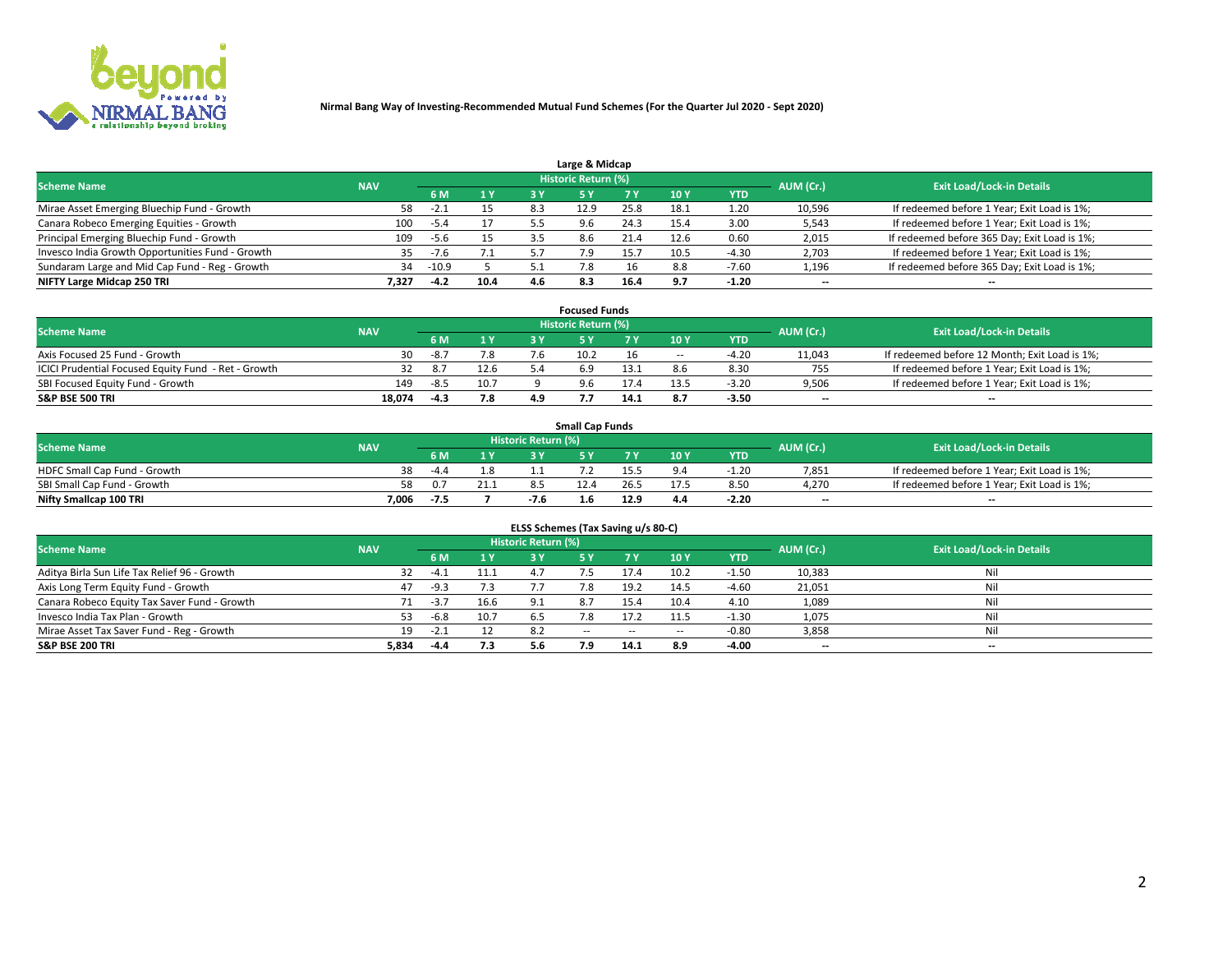

|                                                        |            |            |      |                            | <b>Solution Oriented</b> |      |                          |            |                          |                                                                     |
|--------------------------------------------------------|------------|------------|------|----------------------------|--------------------------|------|--------------------------|------------|--------------------------|---------------------------------------------------------------------|
| <b>Scheme Name</b>                                     | <b>NAV</b> |            |      | <b>Historic Return (%)</b> |                          |      |                          |            | AUM (Cr.)                | <b>Exit Load/Lock-in Details</b>                                    |
|                                                        |            | <b>6 M</b> | 1 Y  | 3 Y                        |                          |      | 10Y                      | <b>YTD</b> |                          |                                                                     |
|                                                        |            |            |      |                            |                          |      |                          |            |                          | If redeemed before 1 Year; Exit Load is 3%; If redeemed bet. 1 Year |
| <b>HDFC Childrens Gift Fund</b>                        | 126        | $-1.6$     | 8.5  | 5.3                        | 7.9                      |      | 12.3                     | 0.70       | 3.211                    | to 2 Year; Exit Load is 2%; If redeemed bet. 2 Year to 3 Year; Exit |
|                                                        |            |            |      |                            |                          |      |                          |            |                          | Load is 1%;                                                         |
| Tata Retirement Savings Fund - Moderate Plan - Reg     | 32         | $-2.7$     | 10.7 |                            | 8.6                      | 16.7 | --                       | -0.30      | 1,140                    | If redeemed before 61 Month; Exit Load is 1%;                       |
| Tata Retirement Savings Fund - Progressive Plan - Reg  | 30         | -4.8       | 9.8  | 5.1                        | 9.4                      | 16.5 | $\overline{\phantom{a}}$ | $-2.40$    | 776                      | If redeemed before 61 Month; Exit Load is 1%;                       |
| Tata Retirement Savings Fund - Reg - Conservative Plan | 22         | 2.4        | 9.5  |                            | 7.8                      | 10.2 | $\overline{\phantom{a}}$ | 4.80       | 141                      | If redeemed before 61 Month; Exit Load is 1%;                       |
| S&P BSE 200 TRI                                        | 5,834      | -4.4       | 7.3  | 5.6                        | 7.9                      | 14.1 | 8.9                      | $-4.00$    | $\overline{\phantom{a}}$ | $- -$                                                               |

|                                                    |            |        |              |                            | <b>Index Fund</b> |      |      |            |                          |                                               |
|----------------------------------------------------|------------|--------|--------------|----------------------------|-------------------|------|------|------------|--------------------------|-----------------------------------------------|
| <b>Scheme Name</b>                                 | <b>NAV</b> |        |              | <b>Historic Return (%)</b> |                   |      |      |            | AUM (Cr.)                | <b>Exit Load/Lock-in Details</b>              |
|                                                    |            |        | $\sqrt{1}$ Y | 2 V                        |                   | 7 V  | 10 Y | <b>YTD</b> |                          |                                               |
| HDFC Index Fund-NIFTY 50 Plan                      | 104        | $-5.8$ | 4.2          |                            |                   | 12.3 |      | $-6.5C$    | 1,746                    | If redeemed before 3 Day; Exit Load is 0.25%; |
| ICICI Prudential Nifty Next 50 Index Fund - Growth |            | -3.4   | 8.5          | 0.6                        |                   |      |      | $-2.20$    | 768                      | Nil                                           |
| UTI Nifty Index Fund - Growth                      |            | $-5.6$ | 4.6          |                            |                   | 12.3 |      | $-6.3C$    | 2,571                    | Nil                                           |
| Nifty 50 TRI                                       | 16.084     | -5.1   | 5.2          |                            | , с               | 12.9 |      | $-5.80$    | $\overline{\phantom{a}}$ | $- -$                                         |

|                                       |            |        |      |                            | <b>Contra/Value Fund</b> |      |     |            |                          |                                             |
|---------------------------------------|------------|--------|------|----------------------------|--------------------------|------|-----|------------|--------------------------|---------------------------------------------|
| <b>Scheme Name</b>                    | <b>NAV</b> |        |      | <b>Historic Return (%)</b> |                          |      |     |            | AUM (Cr.)                | <b>Exit Load/Lock-in Details</b>            |
|                                       |            |        | 1 V  |                            |                          | 7 V  | 10Y | <b>YTD</b> |                          |                                             |
| Invesco India Contra Fund - Growth    | 50         | -3.5   | 13.4 |                            |                          | 20.1 |     | 1.90       | 4,952                    | If redeemed before 1 Year; Exit Load is 1%; |
| UTI Value Opportunities Fund - Growth | 63         | -5.5   | 10.9 |                            |                          |      |     | $-2.10$    | 4,251                    | If redeemed before 1 Year; Exit Load is 1%; |
| <b>S&amp;P BSE 500 TRI</b>            | 18.074     | $-4.3$ | 7.8  |                            |                          | 14.1 |     | $-3.50$    | $\overline{\phantom{a}}$ | $- -$                                       |

| Sector/Thematic                                                           |            |        |         |                     |            |        |                          |            |           |                                               |  |  |  |
|---------------------------------------------------------------------------|------------|--------|---------|---------------------|------------|--------|--------------------------|------------|-----------|-----------------------------------------------|--|--|--|
| <b>Scheme Name</b>                                                        | <b>NAV</b> |        |         | Historic Return (%) |            |        |                          |            | AUM (Cr.) | <b>Exit Load/Lock-in Details</b>              |  |  |  |
|                                                                           |            | 6 M    | 1Y      | 3 Y                 | <b>5Y</b>  | 7 Y    | 10Y                      | <b>YTD</b> |           |                                               |  |  |  |
| Canara Robeco Consumer Trends Fund - Reg - Growth                         | 42         | $-7.3$ | 13.9    | 7.4                 | 10.3       | 17.4   | 11.7                     | $-0.30$    | 390       | If redeemed before 1 Year; Exit Load is 1%;   |  |  |  |
| Mirae Asset Great Consumer Fund - Growth                                  | 36         | -5.5   | 11.5    | 7.4                 | 10.5       | 16.1   | $\overline{\phantom{a}}$ | $-3.30$    | 959       | If redeemed before 1 Year; Exit Load is 1%;   |  |  |  |
| <b>ICICI Prudential Technology Fund - Growth</b>                          | 72         | 16.4   | 22.3    | 22.2                | 10.7       | 17.9   | 15.9                     | 24.60      | 475       | If redeemed before 15 Day; Exit Load is 1%;   |  |  |  |
| Nippon India Pharma Fund - Growth                                         | 223        | 34.7   | 62.9    | 23                  |            | 18.5   | 15.5                     | 46.60      | 3,496     | If redeemed before 1 Month; Exit Load is 1%;  |  |  |  |
| BNP Paribas India Consumption Fund - Reg - Growth                         | 13         | -5.6   | 15.9    | $\sim$ $-$          | $\sim$ $-$ | $\sim$ | $\sim$                   | 2.40       | 531       | If redeemed before 12 Month; Exit Load is 1%; |  |  |  |
| ICICI Prudential Banking and Financial Services Fund - Retail -<br>Growth | 51         | -26.4  | $-15.5$ | $-4.3$              | h.         | 16.6   | 10.8                     | $-26.80$   | 2,633     | If redeemed before 15 Day; Exit Load is 1%;   |  |  |  |
| <b>S&amp;P BSE 500 TRI</b>                                                | 18.074     | $-4.3$ | 7.8     | 4.9                 | 7.7        | 14.1   | 8.7                      | $-3.50$    | --        | $- -$                                         |  |  |  |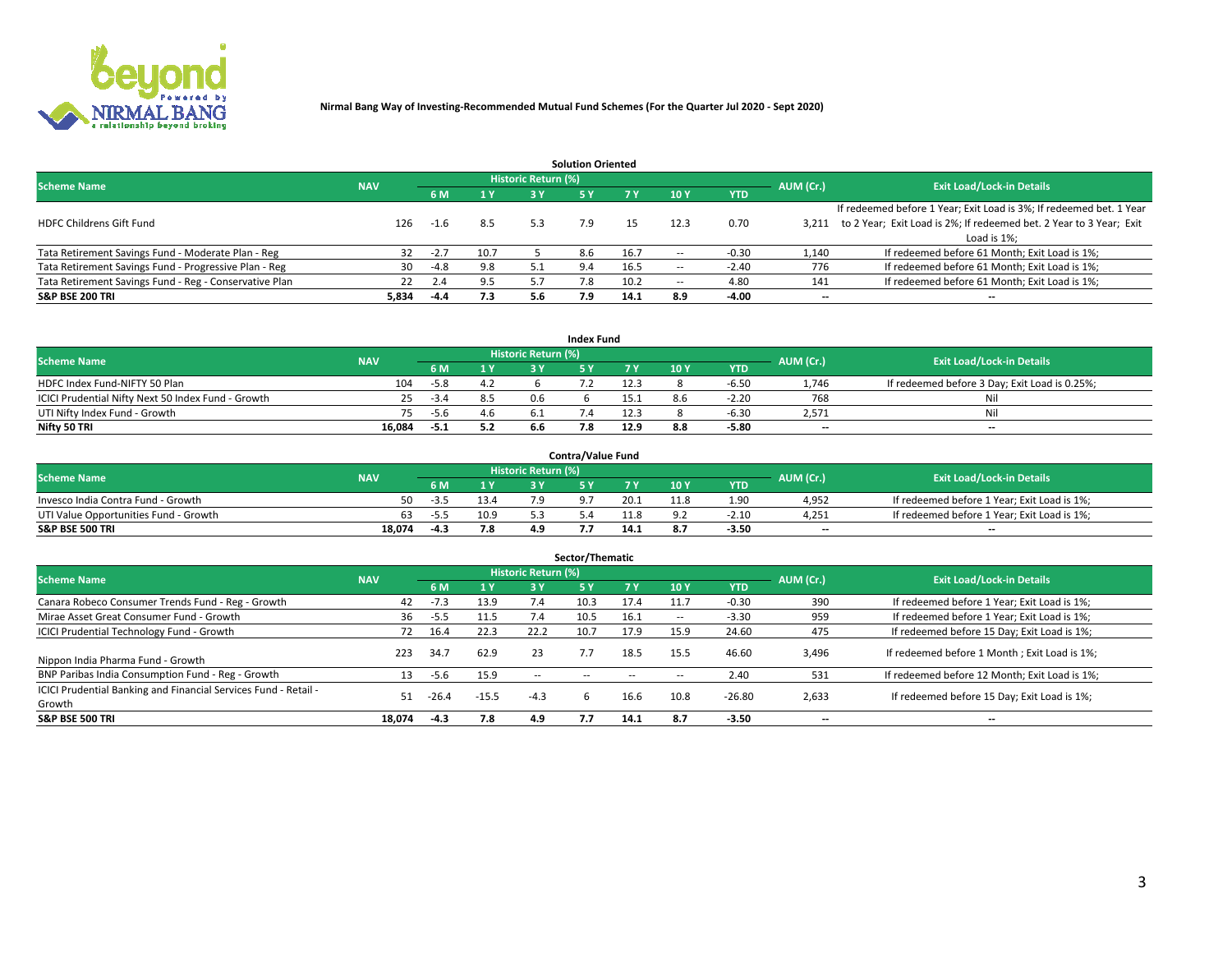

| <b>Dynamic Asset Allocation Funds</b>                   |                                                                |        |     |     |      |        |                          |            |           |                                                 |  |  |  |  |  |
|---------------------------------------------------------|----------------------------------------------------------------|--------|-----|-----|------|--------|--------------------------|------------|-----------|-------------------------------------------------|--|--|--|--|--|
|                                                         | <b>Historic Return (%)</b><br><b>Scheme Name</b><br><b>NAV</b> |        |     |     |      |        |                          |            |           |                                                 |  |  |  |  |  |
|                                                         |                                                                | 6 M    | 1 Y |     |      |        | $-10Y$                   | <b>YTD</b> | AUM (Cr.) | <b>Exit Load/Lock-in Details</b>                |  |  |  |  |  |
| ICICI Prudential Balanced Advantage Fund - Reg - Growth | 38                                                             | $-0.5$ | 9.3 | 6.5 | 7.8  | 13.1   |                          | 0.30       | 26,139    | If redeemed before 1 Year; Exit Load is 1%;     |  |  |  |  |  |
| Invesco India Dynamic Equity Fund - Growth              | 30                                                             | $-3.6$ | 4.7 |     | -6.1 |        | 8.9                      | $-1.20$    | 757       | If redeemed before 3 Month; Exit Load is 0.25%; |  |  |  |  |  |
| Nippon India Balanced Advantage Fund - Growth           | 94                                                             | $-2.2$ | 5.8 | 4.9 | b.2  | 13.4   | 8.9                      | $-0.20$    | 2,876     | If redeemed before 12 Month; Exit Load is 1%;   |  |  |  |  |  |
| SBI Dynamic Asset Allocation Fund - Reg - Growth        |                                                                | $-2.7$ | 2.2 | 3.9 | 6.2  | $\sim$ | $\overline{\phantom{a}}$ | $-3.40$    | 593       | If redeemed before 12 Month; Exit Load is 1%;   |  |  |  |  |  |
| NIFTY 50 Hybrid Composite Debt 65:35 Index              | 10,629                                                         | 0.2    |     | 7.9 | 8.7  | 12.2   | 9.2                      | 0.60       | $- -$     | $- -$                                           |  |  |  |  |  |

| <b>Hybrid Aggressive</b>                        |            |                                  |      |     |            |         |                          |            |                          |                                               |  |  |  |  |
|-------------------------------------------------|------------|----------------------------------|------|-----|------------|---------|--------------------------|------------|--------------------------|-----------------------------------------------|--|--|--|--|
| <b>Scheme Name</b>                              | AUM (Cr.)  | <b>Exit Load/Lock-in Details</b> |      |     |            |         |                          |            |                          |                                               |  |  |  |  |
|                                                 | <b>NAV</b> | 6 M                              | 1 Y  | RУ  |            |         | 10Y                      | <b>YTD</b> |                          |                                               |  |  |  |  |
| Canara Robeco Equity Hybrid Fund - Growth       | 174        |                                  | 13.9 |     |            |         |                          | 3.60       | 3,231                    | If redeemed before 1 Year; Exit Load is 1%;   |  |  |  |  |
| SBI Equity Hybrid Fund - Growth                 | 142        | -5.5                             |      |     |            | I. 5. 1 | 10.6                     | $-2.40$    | 31,434                   | If redeemed before 12 Month; Exit Load is 1%; |  |  |  |  |
| Mirae Asset Hybrid - Equity Fund - Reg - Growth | 16         | -1.5                             | 8.2  | 6.4 | <b>Q</b> 1 | $\sim$  | $\overline{\phantom{a}}$ | $-1.40$    | 3,645                    | If redeemed before 1 Year; Exit Load is 1%;   |  |  |  |  |
| ICICI Prudential Equity & Debt Fund - Growth    | 134        | -3.1                             | 5.6  |     |            |         | 11.8                     | $-4.20$    | 17,403                   | If redeemed before 1 Year; Exit Load is 1%;   |  |  |  |  |
| NIFTY 50 Hybrid Composite Debt 65:35 Index      | 10.629     | 0.2                              |      |     |            | 12.2    |                          | 0.60       | $\overline{\phantom{a}}$ | $- -$                                         |  |  |  |  |

| <b>Arbitrage Fund</b>                      |            |    |     |     |                     |         |     |        |            |           |                                                 |  |  |  |
|--------------------------------------------|------------|----|-----|-----|---------------------|---------|-----|--------|------------|-----------|-------------------------------------------------|--|--|--|
| <b>Scheme Name</b>                         | <b>NAV</b> |    |     |     | Historic Return (%) |         |     |        |            | AUM (Cr.) | <b>Exit Load/Lock-in Details</b>                |  |  |  |
|                                            |            |    | LΜ  | 3 M | <b>6M</b>           |         |     |        | <b>YTD</b> |           |                                                 |  |  |  |
| IDFC Arbitrage Fund - Reg - Growth         |            | 25 |     |     |                     | ــــــ9 |     |        | 4.00       | 7,596     | If redeemed before 1 Month; Exit Load is 0.25%; |  |  |  |
| Kotak Equity Arbitrage Fund - Reg - Growth |            | 28 | 3.9 |     |                     |         |     |        | 4.60       | 15,364    | If redeemed before 30 Day; Exit Load is 0.25%;  |  |  |  |
| Tata Arbitrage Fund - Reg - Growth         |            |    |     |     |                     |         | $-$ | $\sim$ | 5.50       | 2,125     | If redeemed before 30 Day; Exit Load is 0.25%;  |  |  |  |
| Nippon India Arbitrage Fund - Growth       |            | 20 |     |     |                     |         |     | ິດ     | 4.70       | 7.576     | If redeemed before 1 Month; Exit Load is 0.25%; |  |  |  |

| Overnight Fund                                      |            |     |     |                            |     |     |            |                 |                          |                                  |  |  |  |  |
|-----------------------------------------------------|------------|-----|-----|----------------------------|-----|-----|------------|-----------------|--------------------------|----------------------------------|--|--|--|--|
| <b>Scheme Name</b>                                  | <b>NAV</b> |     |     | <b>Historic Return (%)</b> |     |     | <b>YTM</b> | Avg             | AUM (Cr.)                | <b>Exit Load/Lock-in Details</b> |  |  |  |  |
|                                                     |            | 1 W | 2 W | 1 M.                       | 3 M | 1Y  |            | <b>Maturity</b> |                          |                                  |  |  |  |  |
| Aditya Birla Sun Life Overnight Fund - Reg - Growth | 1,090      | 2.9 |     |                            | 2.9 |     | 3.24       | 0.00            | 6,538                    | Nil                              |  |  |  |  |
| HDFC Overnight Fund - Growth                        | 2,988      | 2.9 |     |                            | 2.9 |     | 3.15       | 0.01            | 13,165                   | Nil                              |  |  |  |  |
| ICICI Prudential Overnight Fund - Reg - Growth      | 109        | 2.9 |     |                            | 2.9 |     | 3.26375    | 0.01            | 8,645                    | Nil                              |  |  |  |  |
| Nippon India Overnight Fund - Reg - Growth          | 108        |     |     |                            | 2.9 |     |            | 0.01            | 4,508                    | Nil                              |  |  |  |  |
| Kotak Overnight Fund - Reg - Growth                 | 1,077      | 2.9 | 2.9 | 2.9                        | 2.9 |     |            | 0.01            | 4,494                    | Nil                              |  |  |  |  |
| <b>CRISIL Liquid Fund Index</b>                     | $- -$      | 4.4 | 4.3 | 4.1                        | 4.1 | 5.4 | --         | $- -$           | $\overline{\phantom{a}}$ | --                               |  |  |  |  |

## **Overnight Fund**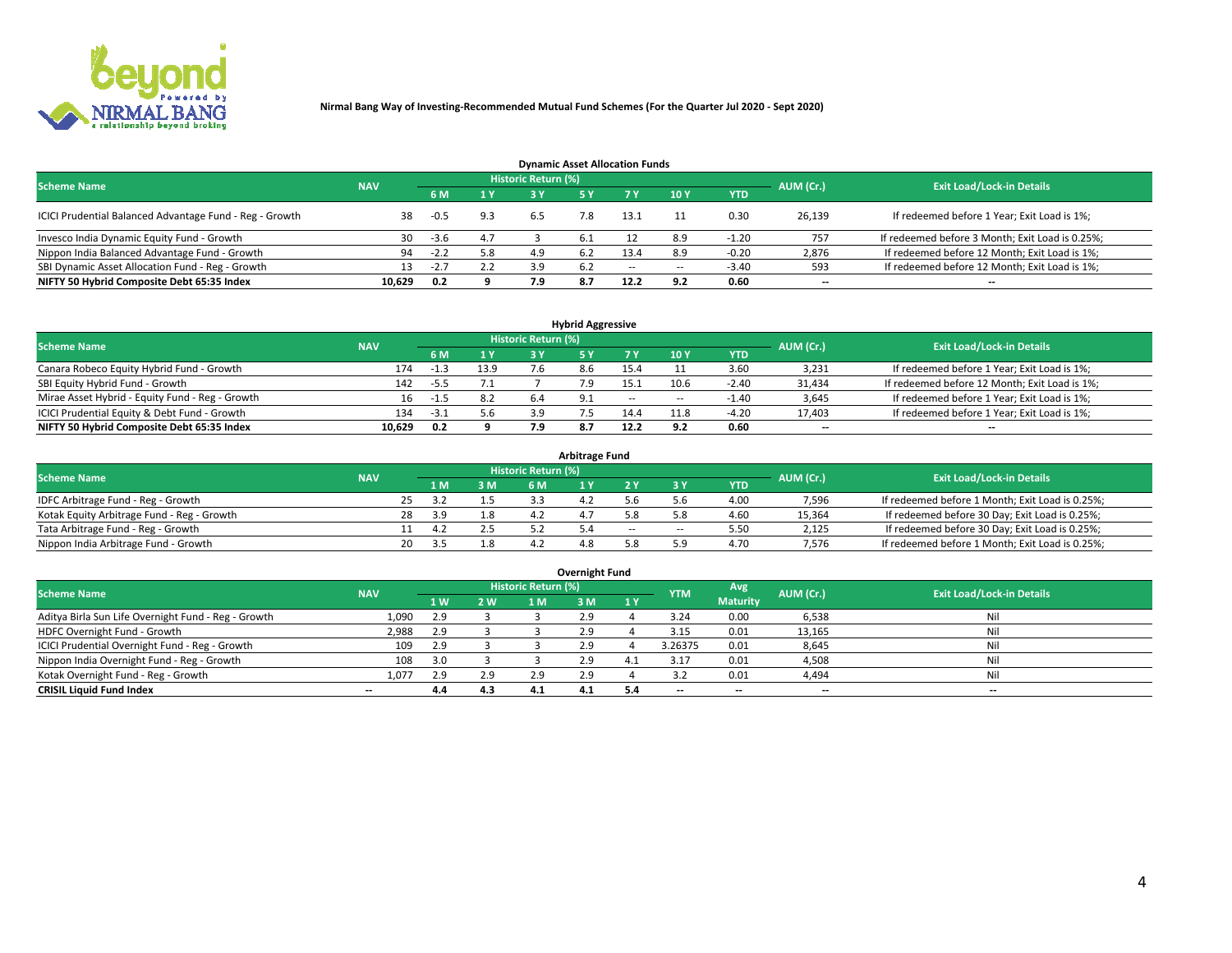

| <b>Liauid Funds</b>                              |            |     |     |                            |     |     |            |                          |           |                                  |  |  |  |  |
|--------------------------------------------------|------------|-----|-----|----------------------------|-----|-----|------------|--------------------------|-----------|----------------------------------|--|--|--|--|
| <b>Scheme Name</b>                               | <b>NAV</b> |     |     | <b>Historic Return (%)</b> |     |     | <b>YTM</b> | Avg                      | AUM (Cr.) | <b>Exit Load/Lock-in Details</b> |  |  |  |  |
|                                                  |            | 1 W | 2 W | 1 M                        | 8 M | 1Y  |            | <b>Maturity</b>          |           |                                  |  |  |  |  |
| Aditya Birla Sun Life Liquid Fund - Reg - Growth | 323        |     | 3.6 | 3.4                        |     |     | 3.63       | 0.10                     | 38,375    | *Ref Footnote                    |  |  |  |  |
| ICICI Prudential Liquid Fund - Reg - Growth      | 297        | 3.6 | 3.6 | 3.4                        |     |     | 3.64078    | 0.11                     | 54,835    | *Ref Footnote                    |  |  |  |  |
| Kotak Liquid Fund - Reg - Growth                 | 4,065      | 3.5 | 3.5 |                            |     |     | 3.49       | 0.10                     | 32,611    | *Ref Footnote                    |  |  |  |  |
| Nippon India Liquid Fund - Growth                | 4,905      | 3.6 | 3.6 | -5.4                       |     |     | 3.51       | 0.12                     | 29,334    | *Ref Footnote                    |  |  |  |  |
| Mahindra Manulife Liquid Fund - Reg - Growth     | 1.304      |     | 3.7 |                            |     |     |            | 0.10                     | 2,032     | *Ref Footnote                    |  |  |  |  |
| <b>CRISIL Liquid Fund Index</b>                  | $- -$      | 4.4 | 4.3 | 4.1                        | 4.1 | 5.4 | --         | $\overline{\phantom{a}}$ | --        | $- -$                            |  |  |  |  |

| <b>Ultra Short Fund</b>                      |            |     |     |                            |     |        |                          |                 |                          |                                  |  |  |  |  |
|----------------------------------------------|------------|-----|-----|----------------------------|-----|--------|--------------------------|-----------------|--------------------------|----------------------------------|--|--|--|--|
| <b>Scheme Name</b>                           | <b>NAV</b> |     |     | <b>Historic Return (%)</b> |     |        | <b>YTM</b>               | Avg             | AUM (Cr.)                | <b>Exit Load/Lock-in Details</b> |  |  |  |  |
|                                              |            | 1 M | 3 M | 6 M                        |     | 3 Y    |                          | <b>Maturity</b> |                          |                                  |  |  |  |  |
| HDFC Ultra Short Term Fund - Reg - Growth    |            | 4.3 |     |                            |     | $\sim$ |                          | 0.58            | 10,760                   | Nil                              |  |  |  |  |
| L&T Ultra Short Term Fund - Growth           | 34.        | 33  | 4.9 | b.8                        |     |        |                          | 0.45            | 2.095                    | Nil                              |  |  |  |  |
| <b>NIFTY Ultra Short Duration Debt Index</b> | 4,162      | 4.3 | 5.2 |                            | 6.6 |        | $\overline{\phantom{a}}$ | $- -$           | $\overline{\phantom{a}}$ | $- -$                            |  |  |  |  |

| <b>Money Market Fund</b>                                |            |       |     |                     |  |           |                          |                 |                          |                                  |  |  |  |  |
|---------------------------------------------------------|------------|-------|-----|---------------------|--|-----------|--------------------------|-----------------|--------------------------|----------------------------------|--|--|--|--|
| <b>Scheme Name</b>                                      | <b>NAV</b> |       |     | Historic Return (%) |  |           | <b>YTM</b>               | Avg             | AUM (Cr.)                | <b>Exit Load/Lock-in Details</b> |  |  |  |  |
|                                                         |            | 1 M   | 3 M | 6 M                 |  | <b>3Y</b> |                          | <b>Maturity</b> |                          |                                  |  |  |  |  |
| Aditya Birla Sun Life Money Manager Fund - Reg - Growth | 278        | -4.6  | 6.9 | -8.1                |  | 7.8       | 3.98                     | 0.52            | 9,611                    | Nil                              |  |  |  |  |
| HDFC Money Market Fund - Growth                         | 4,318      | - 4.6 | 6.7 | 8.4                 |  |           | 4.04                     | 0.53            | 9,713                    | Nil                              |  |  |  |  |
| Tata Money Market Fund - Reg - Growth                   | 3,551      | 4.2   | 6.6 |                     |  |           | 4.07458                  | 0.48            | 535                      | Nil                              |  |  |  |  |
| <b>CRISIL Liquid Fund Index</b>                         | $- -$      | 4.1   | 4.1 | 4.9                 |  | $- -$     | $\overline{\phantom{a}}$ | $- -$           | $\overline{\phantom{a}}$ | $- -$                            |  |  |  |  |

| <b>Short Term Fund</b>                |            |       |      |                     |      |     |      |                 |           |                                  |  |  |  |  |
|---------------------------------------|------------|-------|------|---------------------|------|-----|------|-----------------|-----------|----------------------------------|--|--|--|--|
| <b>Scheme Name</b>                    | <b>NAV</b> |       |      | Historic Return (%) |      |     | YTM  | Avg             | AUM (Cr.) | <b>Exit Load/Lock-in Details</b> |  |  |  |  |
|                                       |            | 1 M . | 3 M  | 6 M                 |      | 2V  |      | <b>Maturity</b> |           |                                  |  |  |  |  |
| HDFC Short Term Debt Fund - Growth    | 24         | -1.4  | 13.2 | 10.8                | 10.8 | 8.b | 17.د |                 | 12,737    | M                                |  |  |  |  |
| Nippon India Short Term Fund - Growth | 39         | 0.0   | 10.8 |                     |      |     | .42  | 2.63            | 8,291     | N                                |  |  |  |  |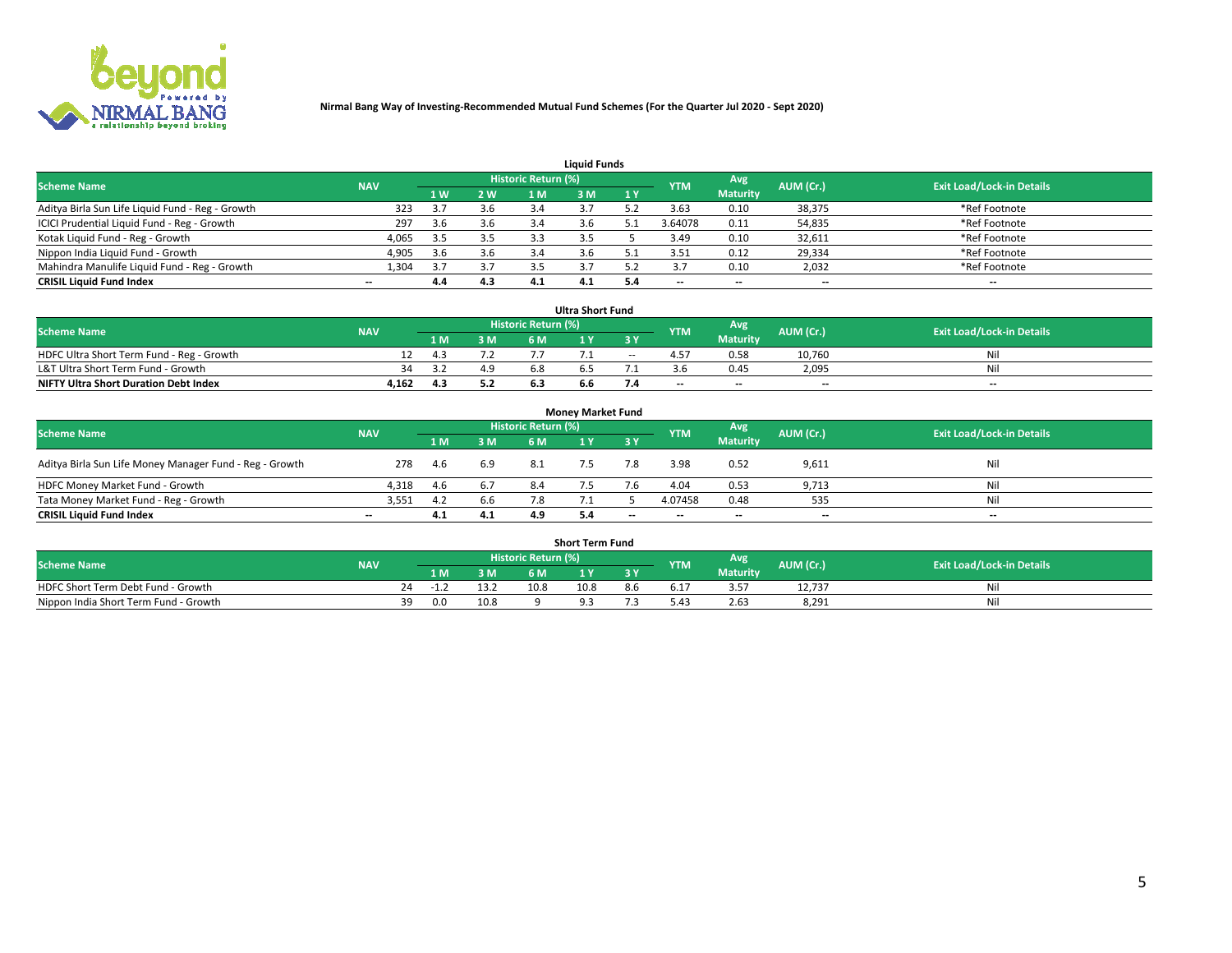

| <b>Low Duration Fund</b>                  |            |      |     |                     |          |     |            |                 |           |                                  |  |  |  |  |
|-------------------------------------------|------------|------|-----|---------------------|----------|-----|------------|-----------------|-----------|----------------------------------|--|--|--|--|
| <b>Scheme Name</b>                        | <b>NAV</b> |      |     | Historic Return (%) |          |     | <b>YTM</b> | Avg             | AUM (Cr.) | <b>Exit Load/Lock-in Details</b> |  |  |  |  |
|                                           |            | L M. | 3 M |                     |          | 3 Y |            | <b>Maturity</b> |           |                                  |  |  |  |  |
| Axis Treasury Advantage Fund - Growth     | 2.339      | 3 R  | 9.2 |                     | $\Omega$ |     | 4.18       | 0.95            | 6,334     | Nil                              |  |  |  |  |
| Canara Robeco Savings Fund - Reg - Growth |            | 2.3  | 6.9 |                     |          |     | 3.98       | 1.02            | 1,200     | Nil                              |  |  |  |  |
| IDFC Low Duration Fund - Reg - Growth     | 30         | , q  | 8.2 |                     |          |     | 4.01       | 1.01            | 5,326     | Nil                              |  |  |  |  |

| <b>Banking &amp; PSU Bond Funds</b>                 |            |    |        |                                                 |                |           |                                  |      |                 |       |     |  |  |  |
|-----------------------------------------------------|------------|----|--------|-------------------------------------------------|----------------|-----------|----------------------------------|------|-----------------|-------|-----|--|--|--|
| <b>Scheme Name</b>                                  | <b>NAV</b> |    |        | <b>Historic Return (%)</b><br>Avg<br><b>YTM</b> |                | AUM (Cr.) | <b>Exit Load/Lock-in Details</b> |      |                 |       |     |  |  |  |
|                                                     |            |    |        | 3 M                                             | 6 M            |           |                                  |      | <b>Maturity</b> |       |     |  |  |  |
| HDFC Banking and PSU Debt Fund - Reg - Growth       |            |    | $-0.3$ | 12.1                                            | 9.8            | 10.4      | 8.1                              | 6.05 | 3.44            | 7.544 | Ni  |  |  |  |
| Kotak Banking and PSU Debt Fund - Reg - Growth      |            | 49 | $-4.2$ | 10.9                                            | Q <sub>7</sub> | 10.3      |                                  |      | 4.37            | 7,830 | Nil |  |  |  |
| Nippon India Banking & PSU Debt Fund - Reg - Growth |            | 16 | $-3.3$ | 10.1                                            |                | 10.6      |                                  | 4.98 | 3.35            | 5.425 | Ni  |  |  |  |

| <b>Corporate Bond Funds</b>                         |            |         |      |                            |      |  |            |          |           |                                                |  |  |  |  |
|-----------------------------------------------------|------------|---------|------|----------------------------|------|--|------------|----------|-----------|------------------------------------------------|--|--|--|--|
| <b>Scheme Name</b>                                  | <b>NAV</b> |         |      | <b>Historic Return (%)</b> |      |  | <b>YTM</b> | Avg      | AUM (Cr.) | <b>Exit Load/Lock-in Details</b>               |  |  |  |  |
|                                                     |            |         | 3 M  | 6 M.                       |      |  |            | Maturity |           |                                                |  |  |  |  |
| ICICI Prudential Corporate Bond Fund - Reg - Growth |            | -5.5    | 12.1 |                            | 10.5 |  | 5.19       | 3.82     | 17.389    | Nil                                            |  |  |  |  |
| L&T Triple Ace Bond Fund - Reg - Growth             |            | $-16.8$ | 8.9  | 10.8                       |      |  | 6.31       | 8.02     | 4,580     | If redeemed before 3 Month; Exit Load is 0.5%; |  |  |  |  |
| Kotak Corporate Bond Fund - Std - Growth            | 2.816      | 0.6     | 12.1 | 10                         |      |  |            | 2.11     | 5,267     | Nil                                            |  |  |  |  |

| <b>Credit Risk Fund</b>                           |            |    |     |      |                     |     |     |            |                 |           |                                                                       |  |  |  |
|---------------------------------------------------|------------|----|-----|------|---------------------|-----|-----|------------|-----------------|-----------|-----------------------------------------------------------------------|--|--|--|
| <b>Scheme Name</b>                                | <b>NAV</b> |    |     |      | Historic Return (%) |     |     | <b>YTM</b> | Avg             | AUM (Cr.) | <b>Exit Load/Lock-in Details</b>                                      |  |  |  |
|                                                   |            |    | 1 M | 3 M  | 6 M                 |     | 3 Y |            | <b>Maturity</b> |           |                                                                       |  |  |  |
| <b>ICICI Prudential Credit Risk Fund - Growth</b> |            | 23 | 4.3 |      |                     | a a |     | 8.94       | 2.93            | 6,556     | If redeemed before 1 Year; Exit Load is 1%;                           |  |  |  |
| HDFC Credit Risk Debt Fund - Reg - Growth         |            |    |     | 16.4 | 6.9                 |     | 6.9 | 9.81       | 3.07            | 6,258     | If redeemed before 12 Month; Exit Load is 1%; If redeemed bet. 12     |  |  |  |
|                                                   |            |    |     |      |                     |     |     |            |                 |           | Month to 18 Month; Exit Load is 0.5%;                                 |  |  |  |
|                                                   |            |    |     |      |                     |     |     |            |                 |           | If redeemed before 12 Month; Exit Load is 3%; If redeemed bet. 12     |  |  |  |
| SBI Credit Risk Fund - Growth                     |            |    |     | 12.6 |                     |     |     | 7.97       | 3.61            |           | 3,848 Month to 24 Month; Exit Load is 1.5%; If redeemed bet. 24 Month |  |  |  |
|                                                   |            |    |     |      |                     |     |     |            |                 |           | to 36 Month; Exit Load is 0.75%;                                      |  |  |  |

| <b>Floater Fund</b>                      |            |           |    |                     |      |   |            |                 |           |                                  |  |
|------------------------------------------|------------|-----------|----|---------------------|------|---|------------|-----------------|-----------|----------------------------------|--|
| <b>Scheme Name</b>                       | <b>NAV</b> |           |    | Historic Return (%) |      |   | <b>YTM</b> | Avg             | AUM (Cr.) | <b>Exit Load/Lock-in Details</b> |  |
|                                          |            | 1 M       | ЗM | 6 M                 | - 17 | . |            | <b>Maturity</b> |           |                                  |  |
| Nippon India Floating Rate Fund - Growth |            | 34<br>-14 |    |                     | 10.6 |   |            | 2.87            | 13,568    | NL                               |  |